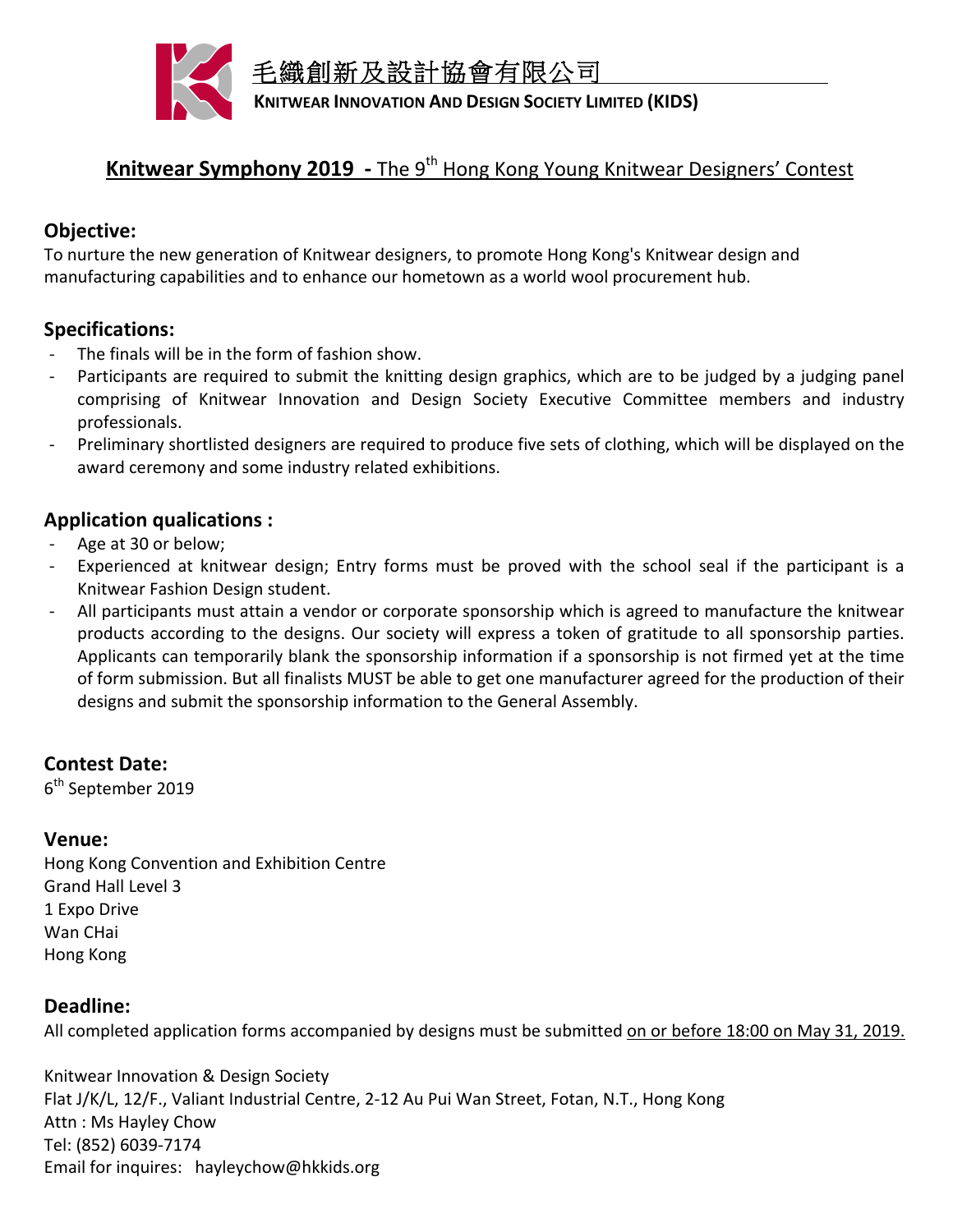

■ <u>■ ■ ● ● 毛織創新及設計協會有限公司</u>

#### **KNITWEAR INNOVATION AND DESIGN SOCIETY LIMITED (KIDS)**

## **Notice for participants:**

- Designs must be genuine, self-produced and no plagiarism is allowed; the application series can be SS/FW, male / female woolen series.
- Designs submitted by participants must be with the followings:
	- Five designs (Please use A3 size to facilitate collection of works by the General Assembly); Each design must have at least 80% of range being knitting;
	- Theme of the series, design framework, seasons, and source of inspiration;
	- Each design is explained in detail with text on the material selection, number of needles, weave structure, and usage of colors;
	- Designs shall be with full-color, do not write any text or sign on the designs;
	- Can provide cloth pieces and swatches to assist explanation (do not submit three-dimensional works).
	- All submitted entries must be produced according to the preliminary entry designs. Our society reserves the right to reject/disqualify the eligibility if the final production does not match with the original design.
	- All finalists are required to attend photographing activities, ceremony rehearsal and other promotional activities arranged.
- Our Society will reserves all rights on the performances, publication and presentation of the winning and selected works. In addition, we reserve all copyright of photos and videos during the competition, and are entitled to use and generate the photographs and videos in any forms without any copyright fees payable to contestants.
- Our society will process and keep all competition products meticulously but is not responsible for any damages or losses.
- All works and documents submitted will not be returned.

## **Marking Criteria:**

Judging panel will assess all works according to the overall design appearance, creativity, knitting technology application and market value.

## **AWARDS:**

- Champion winner will get a cash prize of HKD\$20,000,
- 1st runner up winner will get a cash prize of HKD\$10,000,
- 2nd runner up winner will get a cash prize of HKD\$5,000.
- Shima Seiki Award winner will get a one week internship at Shima Seiki (Hong Kong) Limited's Japan head quarter which is located in Wakayama with Round-trip ticket, meals and accommodation.
- Best Use of Australian Merino Wool Award winner will have a 7-10 days trip to Australia to learn about Australian Merino Wool with Round-trip ticket and accommodation.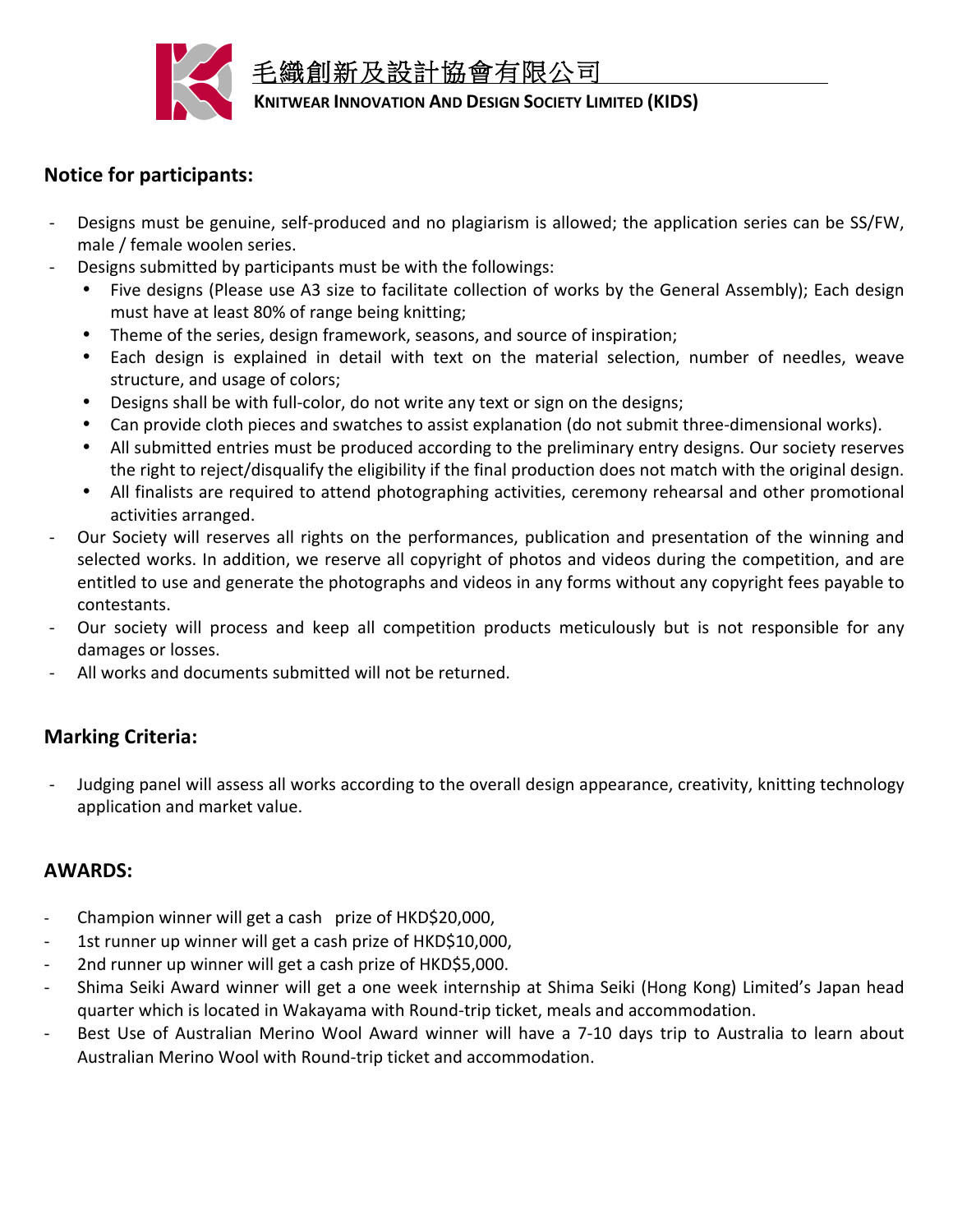

# The 9<sup>th</sup> Hong Kong Young Knitwear Designers' Contest

第**9**屆香港青年毛織設計大賽

## Application Form 報名表格

(A) Personal Information 個人資料 **Ware all accompose to the accompose of the accompose of the accompose** \*\*

| Name (Eng) :                                           | ID Card No. (First 4 digits only) 身份證號碼(首四個數字): |
|--------------------------------------------------------|-------------------------------------------------|
| 姓名(中文):                                                |                                                 |
| Date of Birth (dd/mm/yy) $\pm \pm \boxplus \boxplus$ : |                                                 |
| Address 住宅地址:                                          |                                                 |
| Tel No. 聯絡電話:                                          | Mobile 手提電話:                                    |
| Email 電郵地址:                                            |                                                 |
| Company Name 現職公司名稱:                                   |                                                 |
| Company Address 公司地址:                                  |                                                 |
| Company Tel 公司電話:                                      | <b>Fax</b> 傳真號碼:                                |
| Sponsor 贊助公司名稱:                                        |                                                 |

| (B) History of institutional training in fashion design 曾就讀之時裝設計學院 |                 |          |
|--------------------------------------------------------------------|-----------------|----------|
| Name of school attended 學校/學院名稱                                    | Date日期          |          |
| Qualification obtained 學歷程度                                        | From $\boxplus$ | To $\Xi$ |